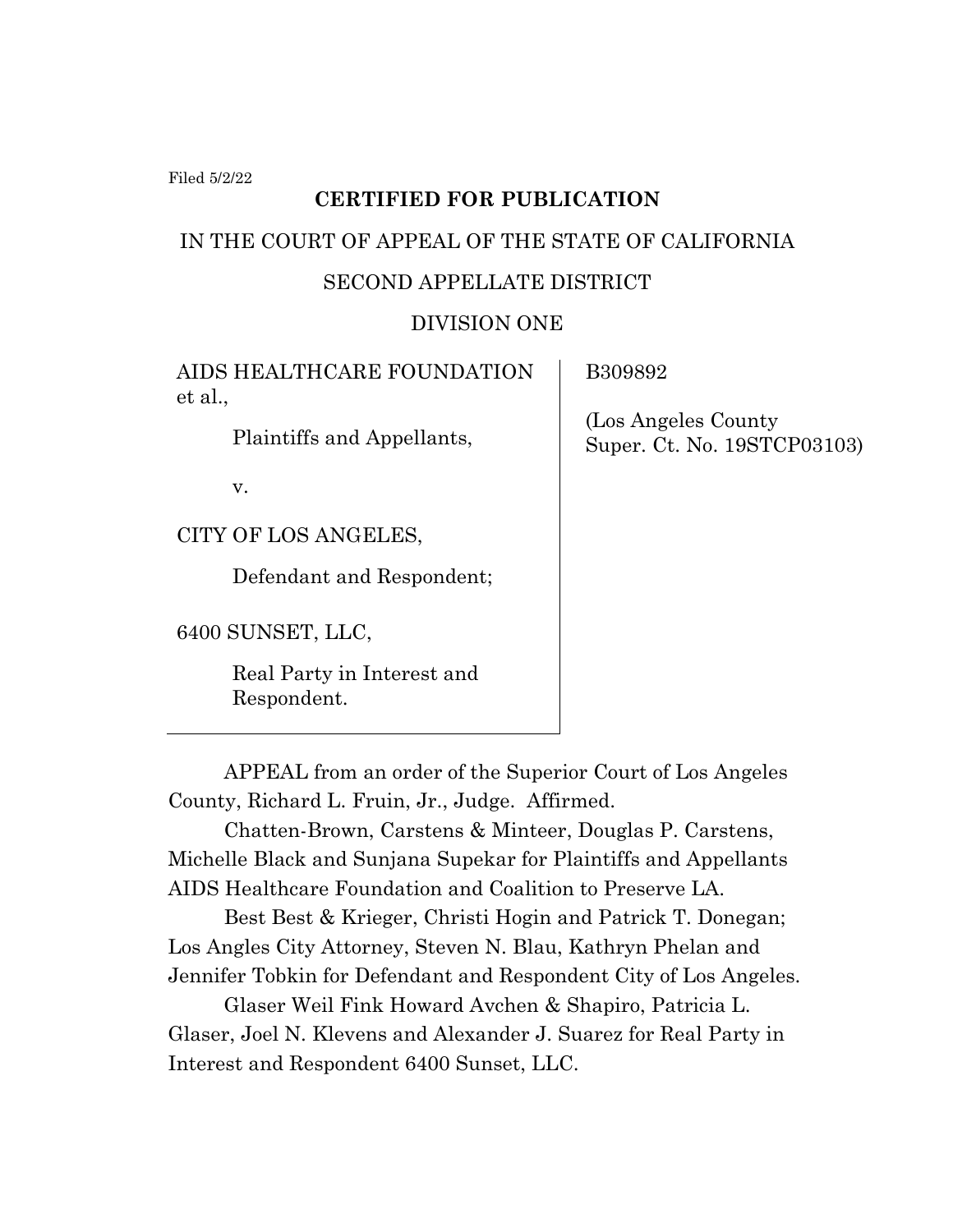In 1986, the former Community Redevelopment Agency of the City of Los Angeles (CRA-LA) established the Hollywood Redevelopment Plan in accordance with the Community Redevelopment Law. (Health & Saf. Code,**[1](#page-1-0)** § 33000 et seq.) The Community Redevelopment Law includes certain housing affordability provisions, including what the parties refer to as the 15 percent requirement. Under this provision, "[p]rior to the time limit on the effectiveness of the redevelopment plan . . . at least 15 percent of all new and substantially rehabilitated dwelling units developed within a project area under the jurisdiction of an agency by public or private entities or persons other than the agency shall be available at affordable housing cost to, and occupied by, persons and families of low or moderate income." (§ 33413, subd.  $(b)(2)(A)(i)$ .) This requirement applies "in the aggregate," "not to each individual case of rehabilitation, development, or construction of dwelling units." (*Id*., subd. (b)(3).)

In 2011, the Legislature enacted what is known as the Dissolution Law (§§ 34170−34191.6), which dissolved redevelopment agencies  $(\S 34172, \text{subd.} (a)(1))$  and rendered inoperative any provisions of the Community Redevelopment Law that depended upon the "tax increment" method of financing redevelopment agency activities (§ 34189, subd. (a)).

AIDS Healthcare Foundation and Coalition to Preserve LA (CPLA) (collectively, appellants) filed a petition for writ of mandate in the superior court challenging the approval by the City of Los Angeles (the City) of a real estate development project (the project) proposed in an area covered by the Hollywood Redevelopment Plan. Appellants argued that the City's approval

<span id="page-1-0"></span>**<sup>1</sup>** Subsequent unspecified statutory references are to the Health and Safety Code.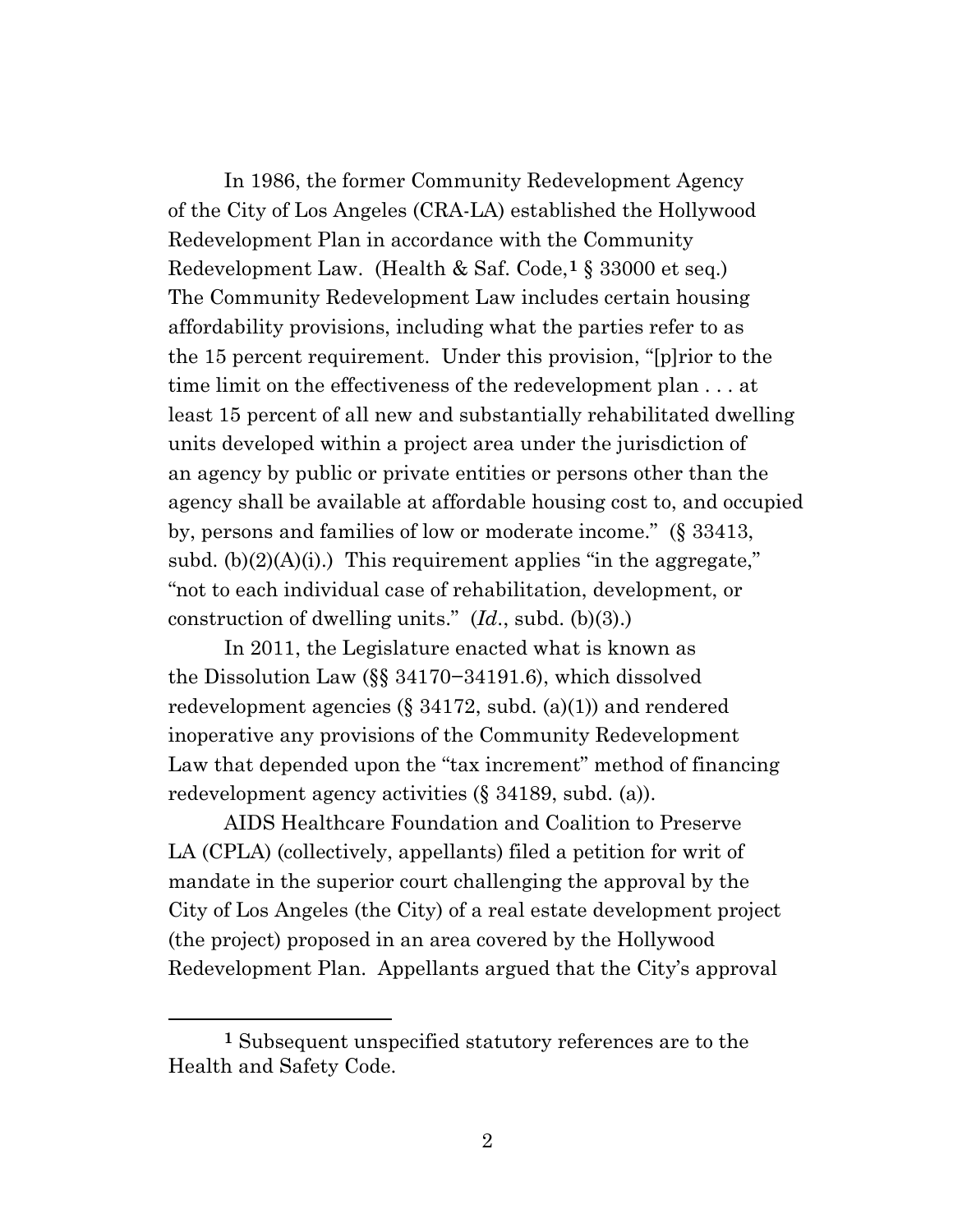of the project violated the 15 percent requirement because it did not commit 15 percent of the residential units for affordable housing. The court denied the petition and entered judgment for the City and the real party in interest, 6400 Sunset, LLC (the real party).

We agree with the City and the real party that the Dissolution Law rendered the 15 percent requirement inoperative and, even if it had remained operative, it does not apply to the real party's "individual case of . . . development." (§ 33413, subd. (b)(3).) We therefore affirm the judgment.

#### **FACTUAL AND PROCEDURAL SUMMARY**

The real party proposed to construct a 26-story mixed-use building on 0.89 acres within the area covered by the Hollywood Redevelopment Plan. The project would provide up to 200 dwelling units and approximately 7,000 square feet of commercial space on the ground floor. Five percent of the dwelling units would be reserved for "very low income households," as defined in state regulations. (See Cal. Code Regs., tit. 25, § 6926, subd. (a).)

In January 2019, the City's Advisory Agency approved a tentative tract map for the project. CPLA appealed that decision to the City Planning Commission, and argued that the Community Redevelopment Law and the Hollywood Redevelopment Plan required that the real party make 15 percent of the dwelling units available for very low income households. The City Planning Commission denied the appeal in March 2019. CPLA appealed the City Planning Commission's decision to the City Council's Planning and Land Use Management Committee, which denied the appeal in June 2019.

In July 2019, appellants filed a petition for writ of mandate in the superior court seeking, among other relief, a writ commanding the City to set aside and vacate its approval of the project. As is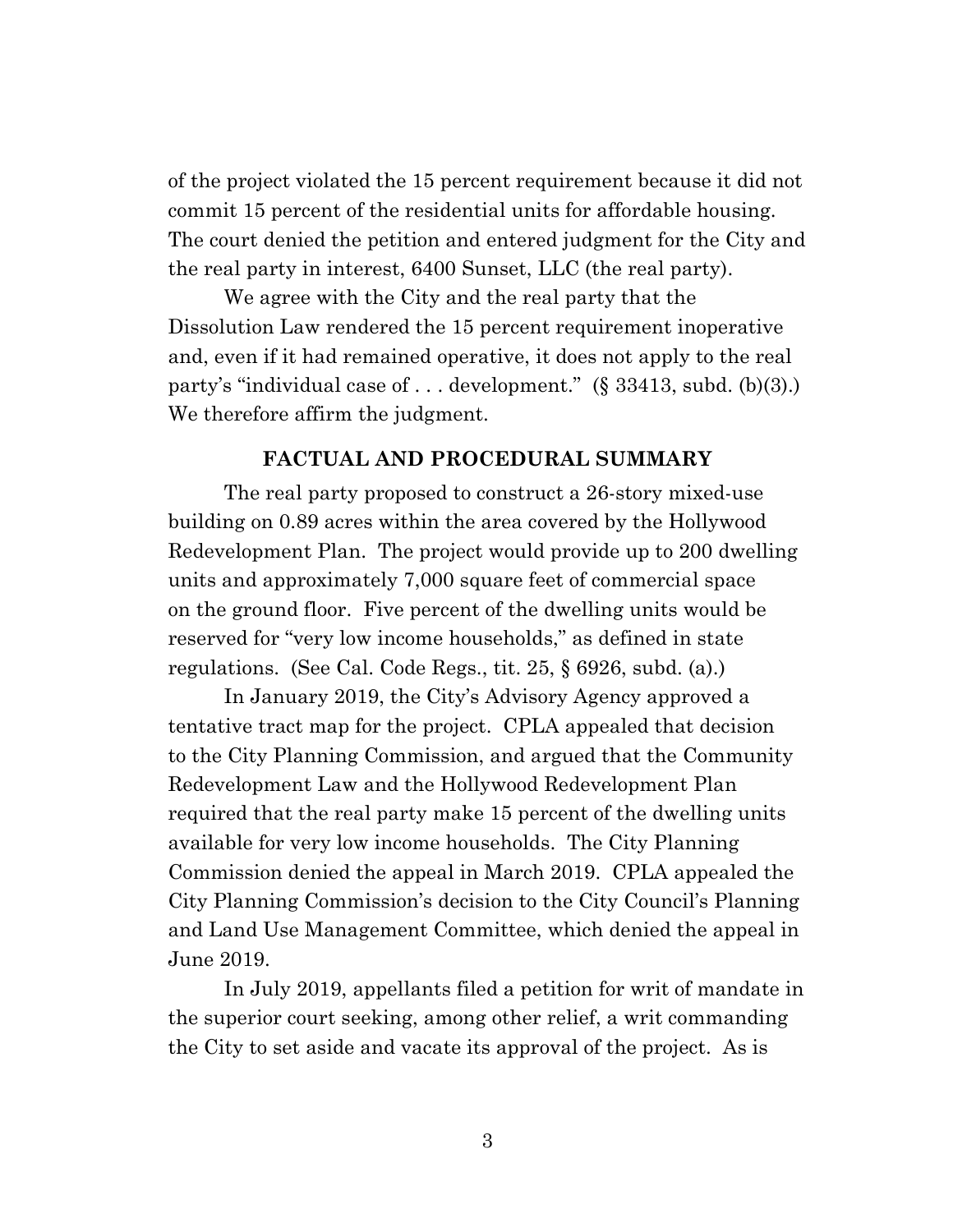relevant here, appellants alleged that the project failed to comply with the 15 percent requirement. The court denied the petition on the grounds that the pertinent provisions of the Community Redevelopment Law had been "repealed and the redevelopment agencies themselves dissolved in 2012"; and, even under the Community Redevelopment Law, the 15 percent requirement "need not be imposed on each individual project." The court thereafter entered judgment for the City and the real party.

# **DISCUSSION**

# **A.** *The Community Redevelopment Law and the 15 Percent Requirement*

Under the Community Redevelopment Law, prior to the enactment of the Dissolution Law, local governments were permitted to establish redevelopment agencies "to 'prepare and carry out plans for the improvement, rehabilitation, and redevelopment of blighted areas.' (§ 33131, subd. (a).)" (*California Redevelopment Assn. v. Matosantos* (2011) 53 Cal.4th 231, 246 (*Matosantos*).) The former redevelopment agencies did not have the power to tax; instead, they financed their activities through "tax increment financing." (*Ibid*.; see Cal. Const., art. XVI, § 16; § 33670, subds. (a) & (b).) Under tax increment financing, public entities that were entitled to receive property tax revenue derived from property within a redevelopment project area, such as cities and school districts, received property tax revenue based on the assessed value of the property prior to the effective date of the redevelopment plan. The tax revenue received in excess of that amount was a "tax increment" (*Matosantos*, *supra*, 53 Cal.4th at p. 246) "awarded to the [former] redevelopment agency on the theory that the increase [was] the result of redevelopment" (*id*. at p. 247).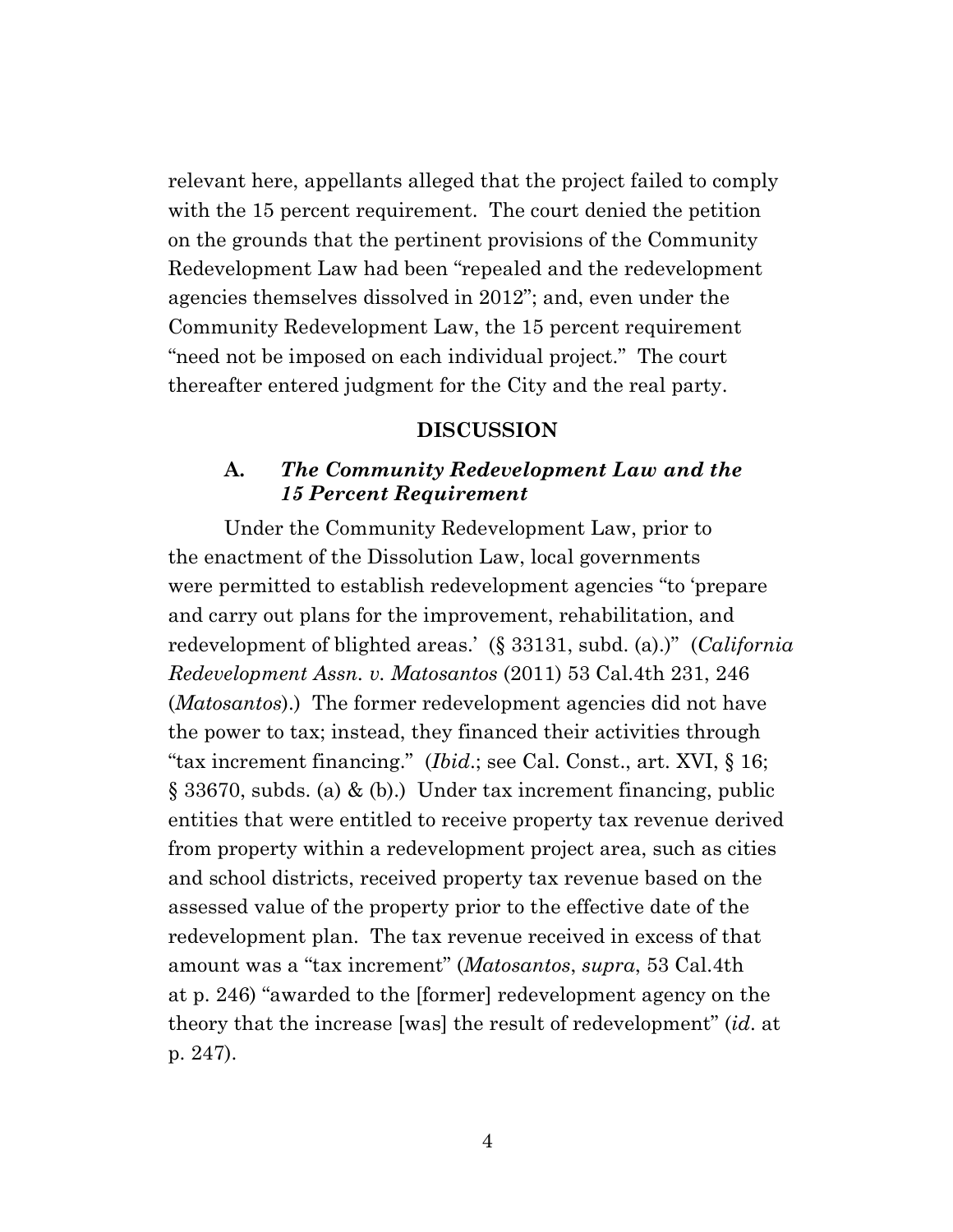The Community Redevelopment Law specifies the powers that former redevelopment agencies had. They include, generally, the power to: borrow money and issue bonds (§§ 33601, 33640, 33761); execute contracts, deeds of trusts, and other instruments (§§ 33125, subd. (c), 33601); purchase, lease, or otherwise acquire (including by eminent domain) interests in property (§§ 33391, 33334.2, subd. (e)(1)  $\&$  (6)); construct buildings and improve real property with onsite or offsite improvements (§§ 33334.2, subd. (e)(2)  $\&$  (5), 33421); provide financing for residential and commercial construction (§§ 33743, 33760, subd. (a), 33791, subd. (a)); clear or move improvements from real property (§ 33420); rent, manage, operate, and repair property (§ 33400, subd. (b)), provide subsidies to families of low or moderate incomes (§ 33334.2, subd. (e)(8)), and sell, lease, donate, or otherwise dispose of property (§§ 33430, 33334.2, subd. (e)(3)). (See *Matosantos*, *supra*, 53 Cal.4th at p. 246.)

The Community Redevelopment Law provides for certain housing affordability requirements, including the 15 percent requirement. (§ 33413, subds. (a)  $\&$  (b).) As noted above, this requirement provides: "Prior to the time limit on the effectiveness of the redevelopment plan . . . at least 15 percent of all new and substantially rehabilitated dwelling units developed within a project area under the jurisdiction of an agency by public or private entities or persons other than the agency shall be available at affordable housing cost to, and occupied by, persons and families of low or moderate income." (*Id*., subd. (b)(2)(A)(i).)**[2](#page-4-0)**

<span id="page-4-0"></span>**<sup>2</sup>** The time limit for the effectiveness of redevelopment plans that were adopted prior to 1994 "shall not exceed 40 years from the adoption of the redevelopment plan or January 1, 2009, whichever is later." (§ 33333.6, subd. (a).) The Hollywood Redevelopment Plan was adopted in 1986.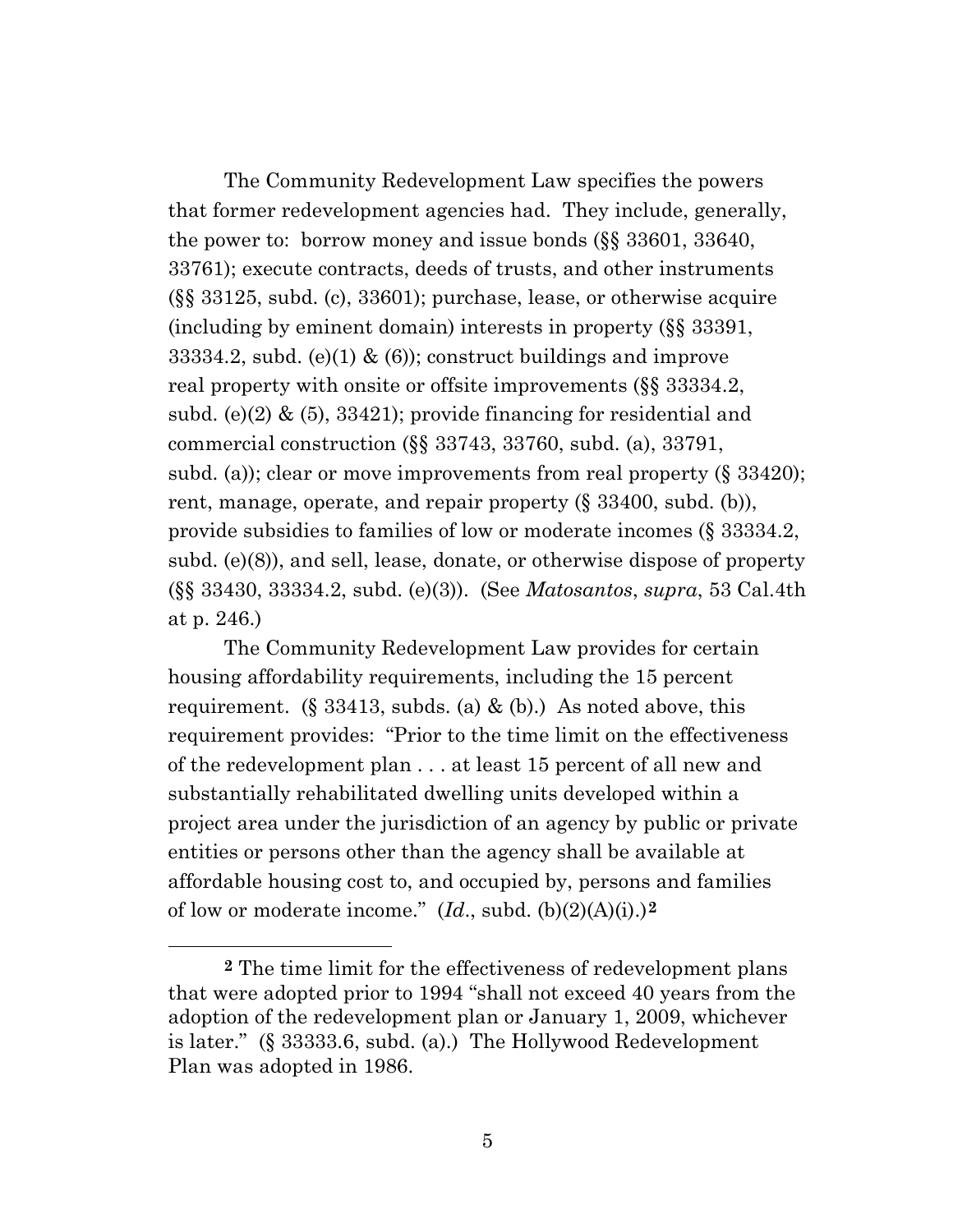Former redevelopment agencies could fulfill the 15 percent requirement by: (1) causing "to be available . . . two units outside a project area for each unit that otherwise would have been required to be available inside a project area"  $(\S 33413, \text{subd.} (b)(2)(A)(ii))$ ; (2) aggregating "new or substantially rehabilitated dwelling units in one or more project areas, if the agency finds, based on substantial evidence, after a public hearing, that the aggregation will not cause or exacerbate racial, ethnic, or economic segregation"  $(id, \text{subd.}(b)(2)(A)(v))$ ; and (3) purchasing or otherwise acquiring "long-term affordability covenants on multifamily units that restrict the cost of renting or purchasing those units" (*id*., subd. (b)(2)(B)).

#### **B.** *The Hollywood Redevelopment Plan*

In May 1986, the CRA-LA established the Hollywood Redevelopment Plan to pursue redevelopment in the Hollywood area that "will attain the purposes of the California Community Redevelopment Law." (See *Blue v. City of Los Angeles* (2006) 137 Cal.App.4th 1131, 1134.) Among the goals of the plan are to "increase the supply and improve the quality of housing for all income and age groups, especially for persons with low and moderate incomes."

The Hollywood Redevelopment Plan includes a provision that mirrors the 15 percent requirement**[3](#page-5-0)** and includes the proviso that the requirement "shall apply in the aggregate to housing in the [Hollywood Redevelopment] Project Area and not to each individual

<span id="page-5-0"></span>**<sup>3</sup>** The pertinent provision in the Hollywood Redevelopment Plan states: "At least fifteen percent (15%) of all new or rehabilitated units developed within the [p]roject [a]rea by public or private entities or persons . . . shall be for persons and families of low or moderate income."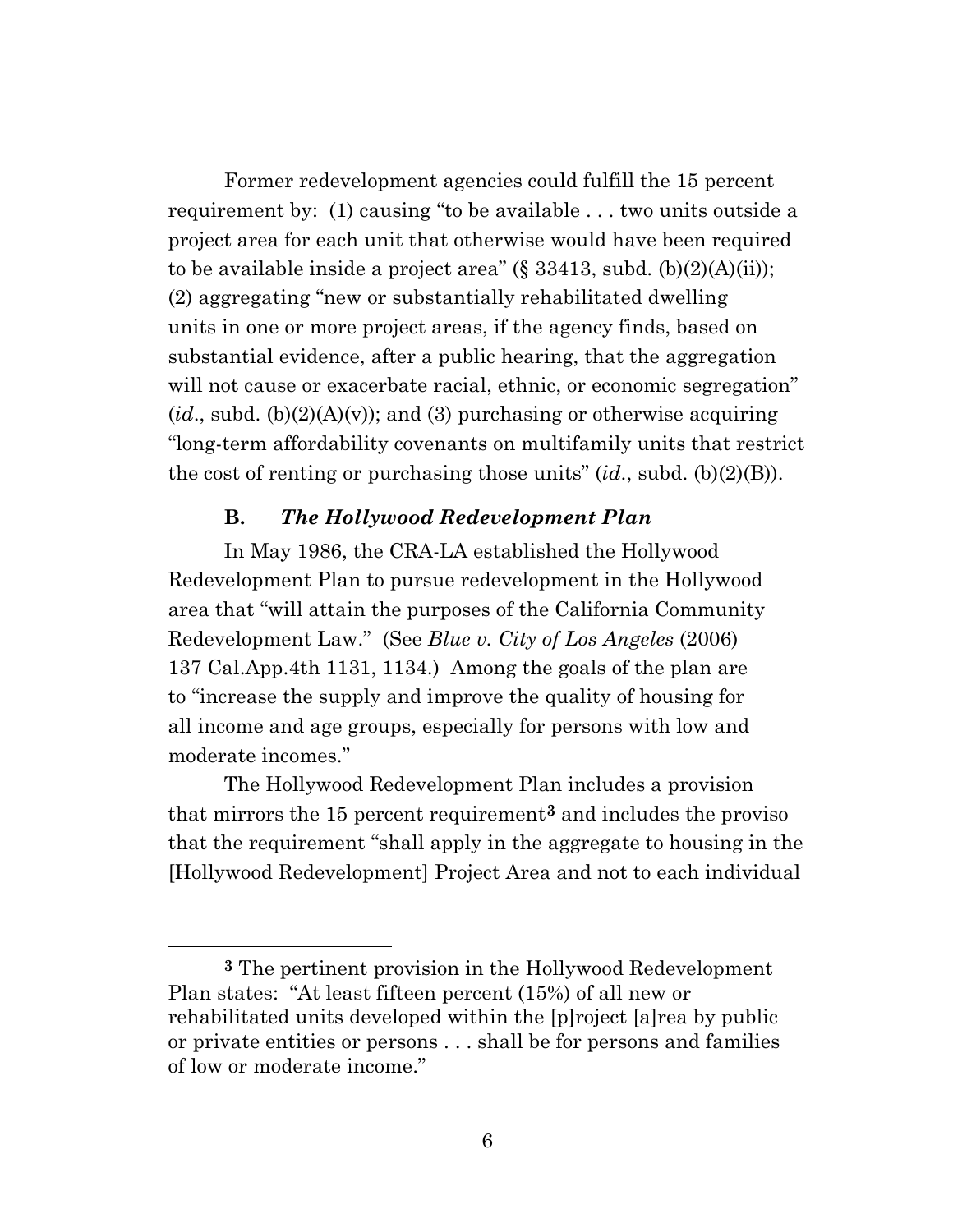case of rehabilitation, development or construction of dwelling units."

# **C.** *The Dissolution Law*

The system of tax increment financing for redevelopment agencies became "a source of contention because of the financial advantage it provide[d] redevelopment agencies and their community sponsors, primarily cities, over school districts and other local taxing agencies," and its effect "on school districts' property tax revenues . . . [became] a point of fiscal conflict between California's community redevelopment agencies and the state itself." (*Matosantos*, *supra*, 53 Cal.4th at p. 248.) By 2011, the "diversion" of "property tax revenue to redevelopment agencies each year . . . made it increasingly difficult for the state to meet its funding obligations to the schools." (Stats. 2011, 1st Ex. Sess. 2011−2012, ch. 6, § 1(b), p. 5865.) The Legislature therefore enacted the Dissolution Law. (See, e.g., *Cuenca v. Cohen* (2017) 8 Cal.App.5th 200, 208 (*Cuenca*); *County of San Bernardino v. Cohen* (2015) 242 Cal.App.4th 803, 815; see Stats. 2011, 1st Ex. Sess. 2011−2012, ch. 5, § 7, pp. 5848−5862 [enacting part 1.85 of the Health and Safety Code].)

The Dissolution Law "eliminated the tax increment" (*Cuenca*, *supra*, 8 Cal.App.5th at p. 211) and declared "inoperative" "all provisions of the Community Redevelopment Law that depend on the allocation of tax increment to redevelopment agencies" (§ 34189, subd. (a); see *Covarrubias v. Cohen* (2016) 3 Cal.App.5th 1229, 1237 [under section 34189, "*any* provision depending on allocation of tax increment is inoperative"]).

The Dissolution Law also dissolves all redevelopment agencies (§ 34172, subd.  $(a)(1)$ ), generally bars the creation of new redevelopment agencies (*id*., subd. (a)(2)), and withdraws the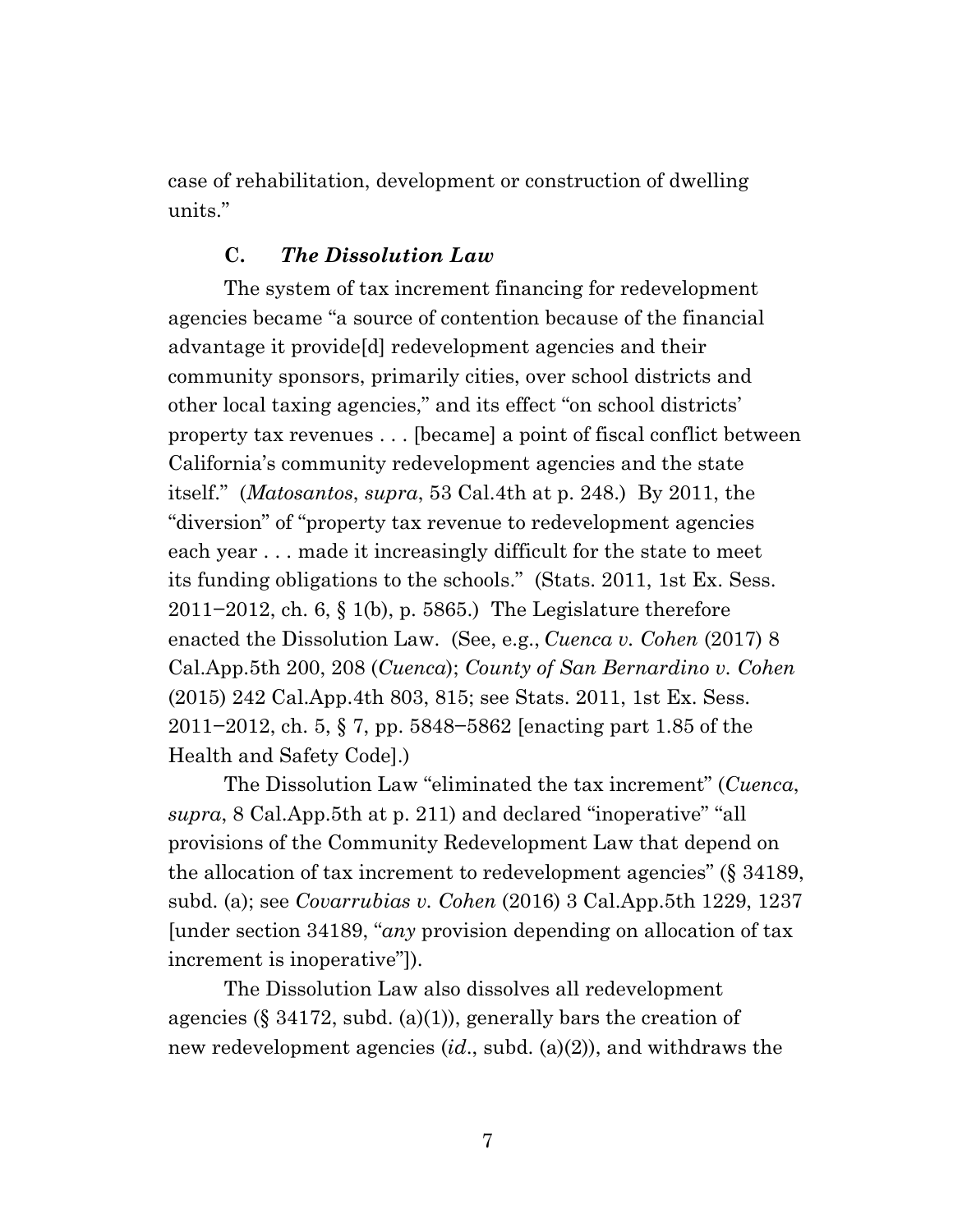authority of former redevelopment agencies "to transact business or exercise powers previously granted under the Community Redevelopment Law" (*id*., subd. (b)).

The Dissolution Law provides for the creation of "successor agencies" to the former redevelopment agencies (§ 34173, subd. (a)) and "housing successor[s]" (§  $34176$ , subd. (a)(3)), which acquired the former redevelopment agency's "housing functions and assets" (§ 34177, subd. (g)). The successor agencies, however, have no "legal authority to participate in redevelopment activities, except to complete any work related to an approved enforceable obligation." (§ 34173, subd. (g).)

The Dissolution Law places tax increment funds previously allocated to former redevelopment agencies in a trust fund administered by the county auditor-controller to pay the principal and interest on loans and other indebtedness incurred by the former agencies. (§§ 34170.5, subd. (b), 34172, subd. (c).) Any "unencumbered balances of redevelopment agency funds" are required to be distributed "to the taxing entities," such as cities, counties, and school districts. (§ 34177, subd. (d).)

Prospectively, revenue from property taxes that would have been allocated to redevelopment agencies under the Community Redevelopment Law are, under the Dissolution Law, used to make payments on the former redevelopment agency's debts and other obligations, and to pay for certain administrative costs. (§§ 34172, subd. (d), 34183, subd. (a)(1)−(3).) Any excess amounts are distributed to taxing entities. (§§ 34172, subd. (d), 34183, subd. (a)(4); see *City of Chula Vista v. Drager* (2020) 49 Cal.App.5th 539, 560−563.)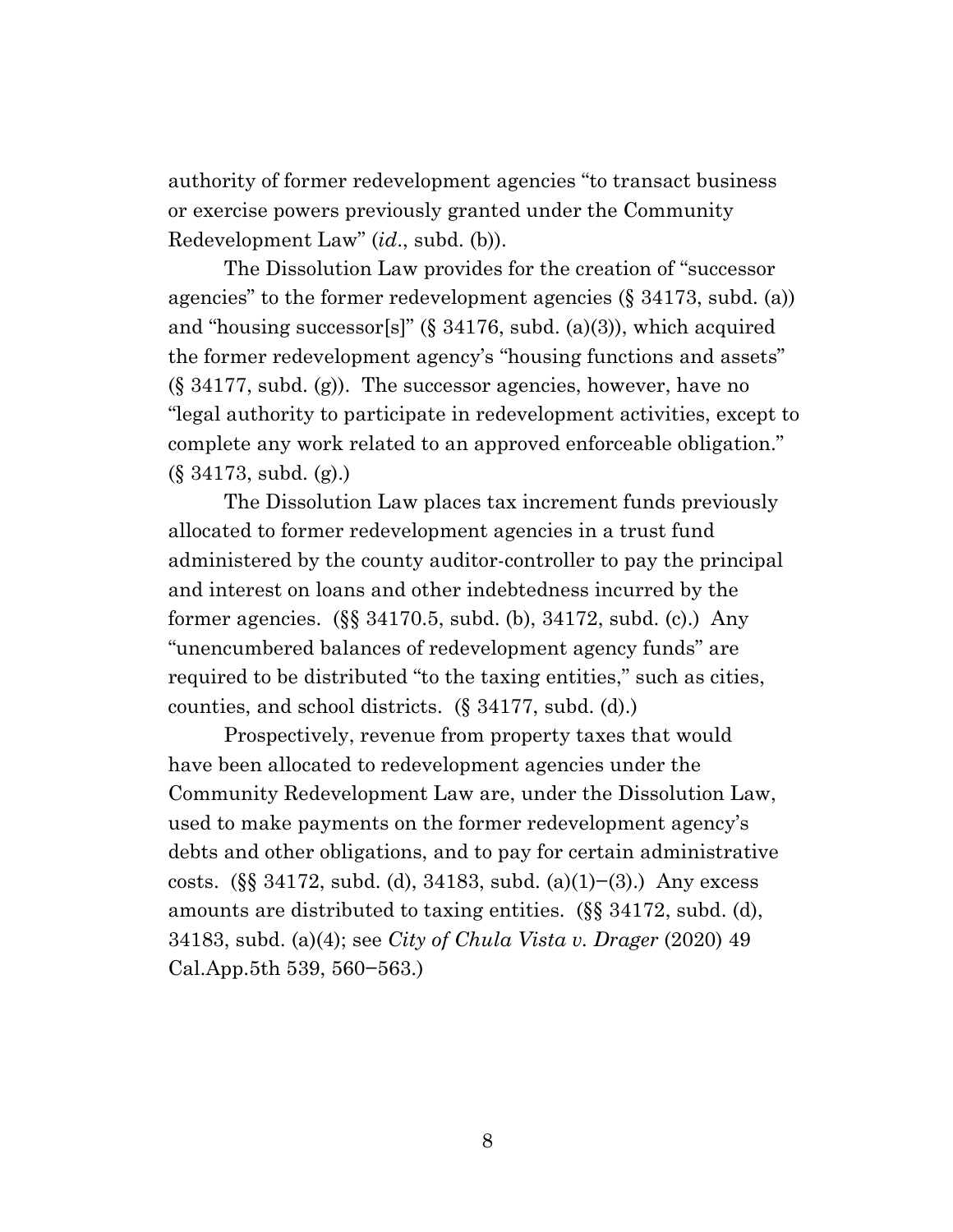### **D.** *Analysis*

The City and the real party contend that the Dissolution Law renders the 15 percent requirement inoperative because complying with that requirement depends upon the allocation of tax increment to redevelopment agencies. We agree.

Under the Dissolution Law, "all provisions of the Community Redevelopment Law that depend on the allocation of tax increment to redevelopment agencies . . . shall be inoperative." (§ 34189, subd. (a).) Determining whether the 15 percent requirement depends upon the allocation of tax increment requires the interpretation of the Community Redevelopment Law and the Dissolution Law. We review these issues de novo. (See *City of Petaluma v. Cohen* (2015) 238 Cal.App.4th 1430, 1438−1439; *County of Sonoma v. Cohen* (2015) 235 Cal.App.4th 42, 47.)

In interpretating statutes "we must interpret [particular provisions] in context with the entire statute and the statutory scheme." (*In re Jennings* (2004) 34 Cal.4th 254, 263.) Here, the 15 percent requirement is among the affordable housing obligations within the Community Redevelopment Law and must be viewed in the context of that law. (Cf. *City of Grass Valley v. Cohen* (2017) 17 Cal.App.5th 567, 585 [particular provisions of the Dissolution Law "must be harmonized with the rest of the dissolution statutes, if possible"].)

The Community Redevelopment Law provided former redevelopment agencies with various statutory tools to satisfy the 15 percent requirement and the financial means—specifically, the allocation to the former agencies of tax increment—necessary to implement these tools. Agencies could, for example, fulfill the 15 percent requirement by purchasing apartment buildings and leasing units to low and moderate income families (§§ 33391, 33334.2, subd. (e)(1), 33430), constructing or rehabilitating low and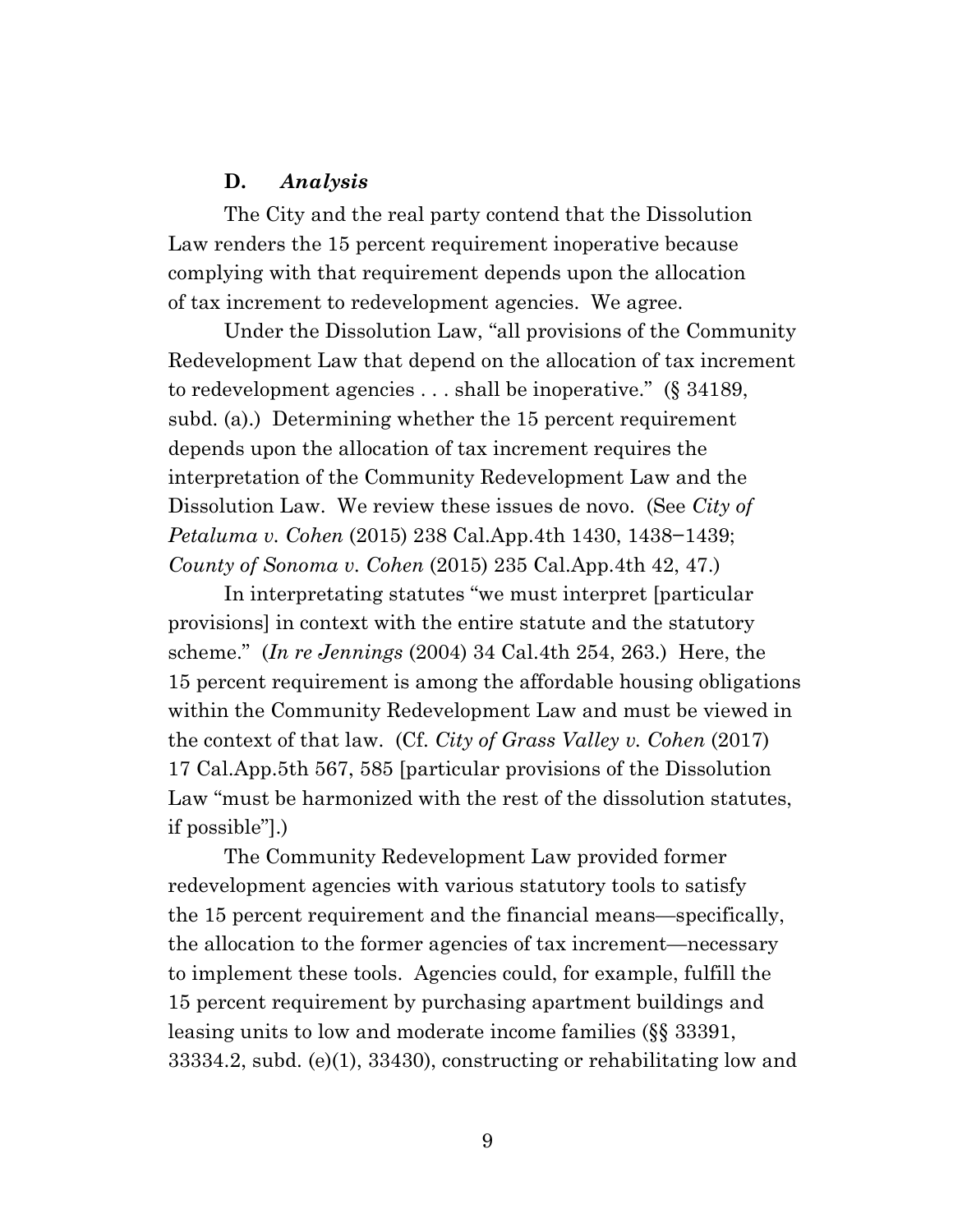moderate income housing units  $(\S 33334.2, \text{subd. (e)}(5) \& (7)),$ providing subsidies to low and moderate income families for housing (*id*., subd. (e)(8)), purchasing and donating land to organizations that would build affordable housing (*id*., subd. (e)(1)  $\&$  (3)), or purchasing long-term affordability covenants on multifamily units (§ 33413, subd. (b)(2)(B)). These and other tools available to former redevelopment agencies to meet the affordable housing obligations required money. Redevelopment agencies, however, could not levy taxes to pay for these tools; the agencies were dependent upon the funds supplied by the tax increment.**[4](#page-9-0)** (*Matosantos*, *supra*, 53 Cal.4th at p. 246.) Appellants do not identify any another source of funds in their appellate briefs.

During oral argument, counsel for appellants asserted for the first time that former redevelopment agencies could raise funds to finance the costs of fulfilling the 15 percent requirement by issuing bonds. (See § 33640.) Bonds, however, have to be repaid, and the former agencies repaid the bonds, generally, from the same source of funds used to pay other obligations—from the tax increment. (See *Matosantos*, *supra*, 53 Cal.4th at p. 247; § 33670, subd. (b) [tax increment funds are "paid into a special fund of

<span id="page-9-0"></span>**<sup>4</sup>** Although former redevelopment agencies could receive funds derived from their redevelopment activities, such as rent payments from tenants and proceeds from the sale of property, such post-Dissolution Law sources of revenue reflect "significantly reduced resources and income that may be sporadic and somewhat unpredictable." (Assem. Com. on Appropriations, Analysis of Sen. Bill. No. 341 (2013−2014 Reg. Sess.) as amended May 30, 2013, pp. 1−2.) Former redevelopment agencies could not reasonably depend upon such insignificant and undependable sources of revenue to meet the 15 percent requirement; the availability of tax increment funds was therefore essential to implementing the 15 percent requirement.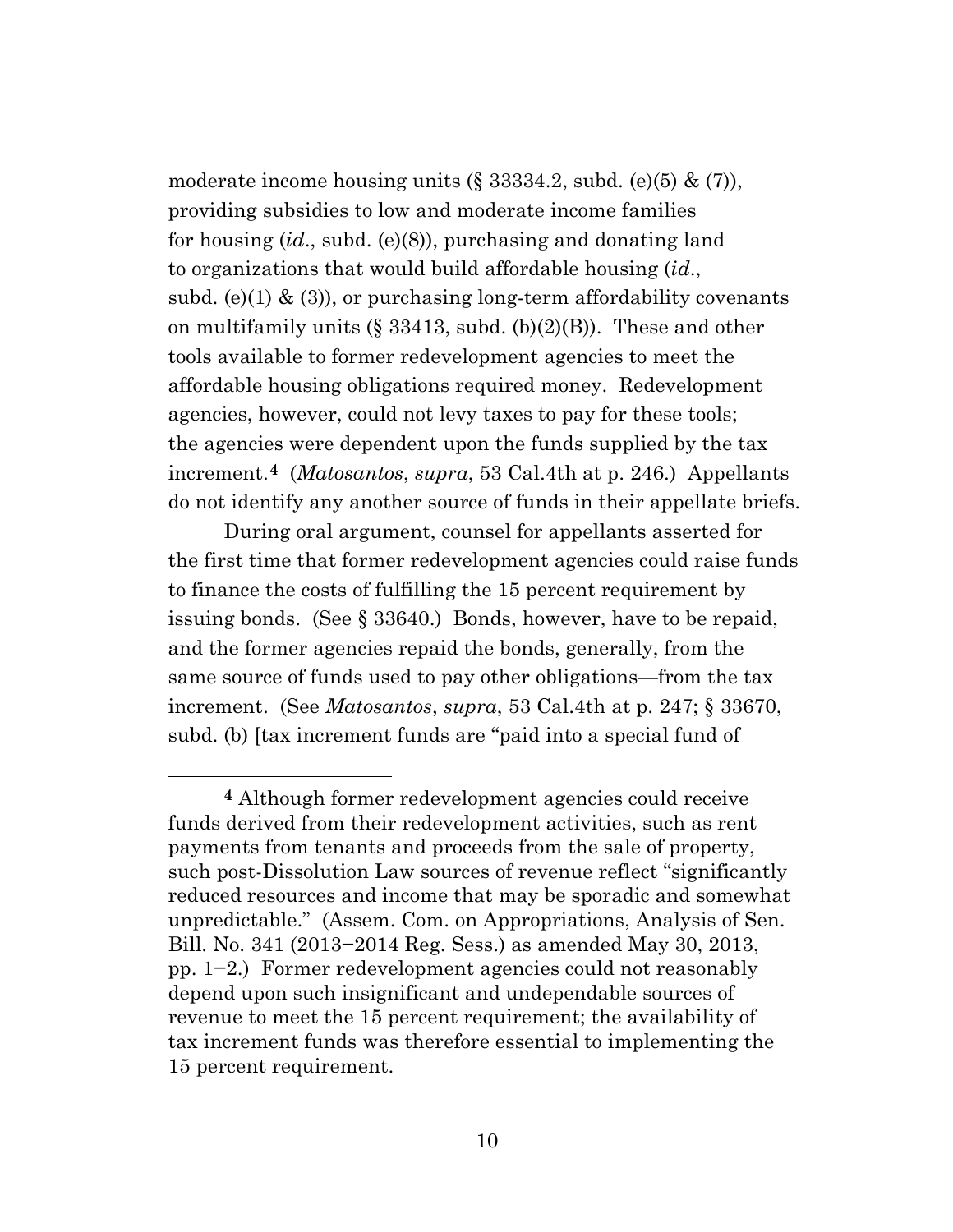the redevelopment agency to pay the principal of and interest on loans, moneys advanced to, or indebtedness . . . incurred by the redevelopment agency to finance or refinance, in whole or in part, the redevelopment project"]; *Community Redevelopment Agency v. Bloodgood* (1986) 182 Cal.App.3d 342, 344 [a former redevelopment agency's "major source of funds to repay its debts" is the tax increment].) The issuance of bonds, therefore, was an integral part of tax increment financing and dependent upon it, not an alternative to it.

Thus, the only means available to the former redevelopment agencies for fulfilling the 15 percent requirement were the tools specified in the Community Redevelopment Law, which were funded primarily with tax increment. Complying with the 15 percent requirement was therefore dependent upon the funds supplied by tax increment. Because the Dissolution Law rendered all provisions that depended upon tax increment inoperative, the Dissolution Law rendered the 15 percent requirement inoperative.

Appellants do not refer us to any provision in the Dissolution Law that reasonably suggests that the Legislature intended the 15 percent requirement to survive after it dissolved redevelopment agencies and eliminated tax increment financing. Indeed, rather than directing successor agencies to fulfill the former redevelopment agencies' affordable housing requirements, which, under the Community Redevelopment Law, could have occurred over several decades (§ 33333.6, subd. (a)), the Legislature directed successor agencies to "[e]xpeditiously wind down the affairs of the redevelopment agency" (§ 34177, subd. (h)), generally barred them from "participat[ing] in redevelopment activities" (§ 34173, subd. (g)), and required them to remit to the county auditorcontroller for distribution to the taxing entities the "unencumbered balances of redevelopment agency funds" that might otherwise have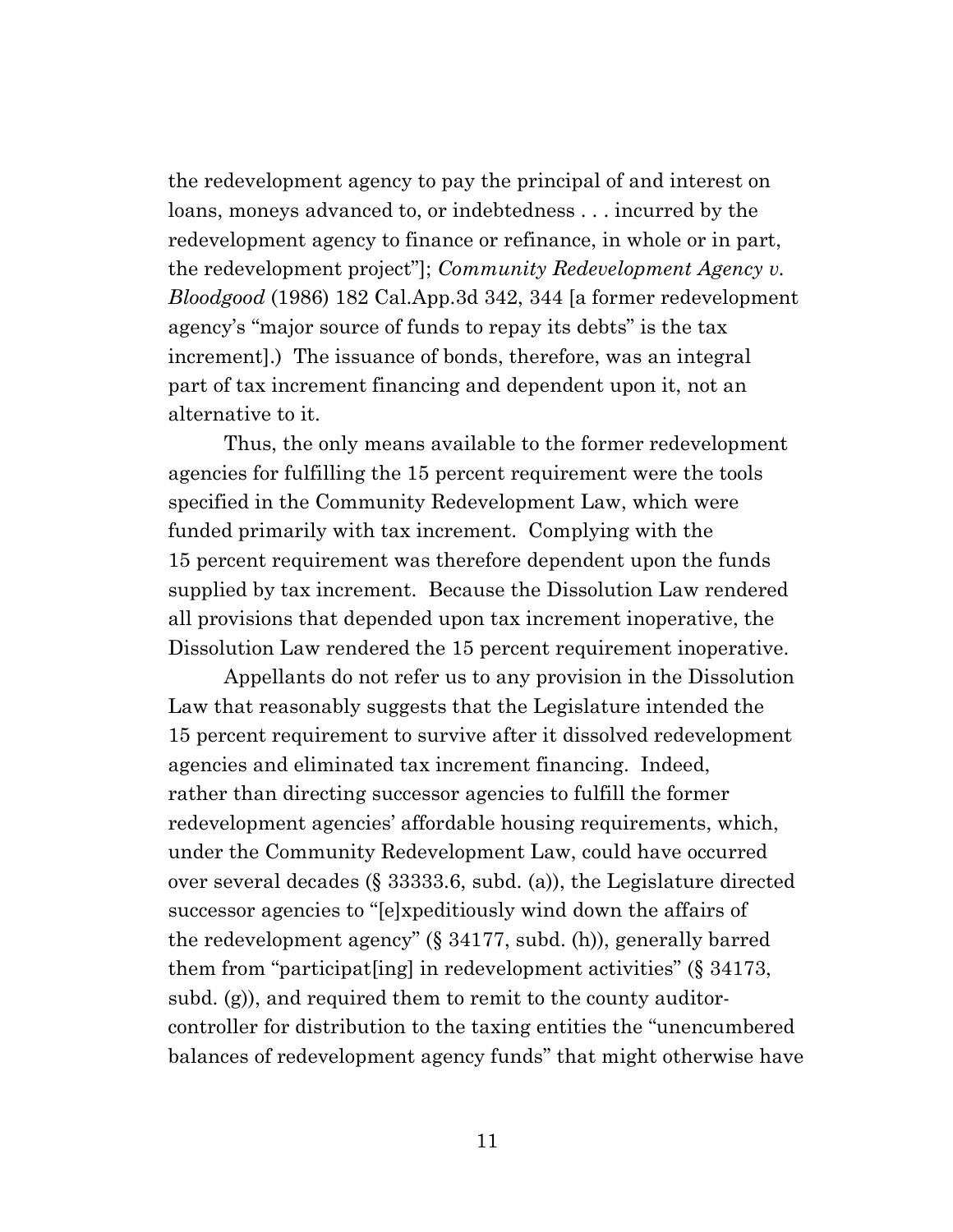been available to fulfill the affordable housing requirements (§ 34177, subd. (d).) Housing successors have access, generally, only to the funds derived from housing assets**[5](#page-11-0)** and must spend them fulfilling specific tasks, which do not include complying with the 15 percent requirement.  $(\S 34176.1, \text{subd.}(\text{a})(1)–(3))$ .

Appellants note that, under the Dissolution Law, successor agencies must perform the former redevelopment agencies' "enforceable obligations" (§ 34177, subds. (a)  $\&$  (c)), and contend that the 15 percent requirement is such an obligation. We disagree.

Although the statutory definition of "enforceable obligations"  $(\S 34171, \text{subd}, (d)(1)(C))$  includes "obligations imposed by state law" (§ 34167, subd. (d)(3)), the Dissolution Law consistently refers to enforceable obligations in terms of monetary and existing contractual obligations, and does not contemplate that the phrase includes the statutory housing affordability requirements. Under section 34169, for example, after the enactment of the Dissolution Law, but before the creation of successor agencies, redevelopment agencies were required to "adopt an Enforceable Obligation Payment Schedule [(EOPS)] that lists all of the obligations that are enforceable" (§ 34169, subd.  $(g)(1)$ ), and which identifies the

<span id="page-11-0"></span>**<sup>5</sup>** Housing assets include: interests in real property and restrictions on the use of real property that were acquired for low and moderate income housing purposes; funds encumbered by an enforceable obligation to build or acquire low and moderate income housing; loans or grants funded from the Low and Moderate Income Housing Fund; funds derived from rents or operation of property acquired for low and moderate income housing purposes; rents or other payment from tenants or operates of low and moderate income housing; and repayments of loans owed to the Low and Moderate Income Housing Fund. (§ 34176, subd. (e)(1)−(6).)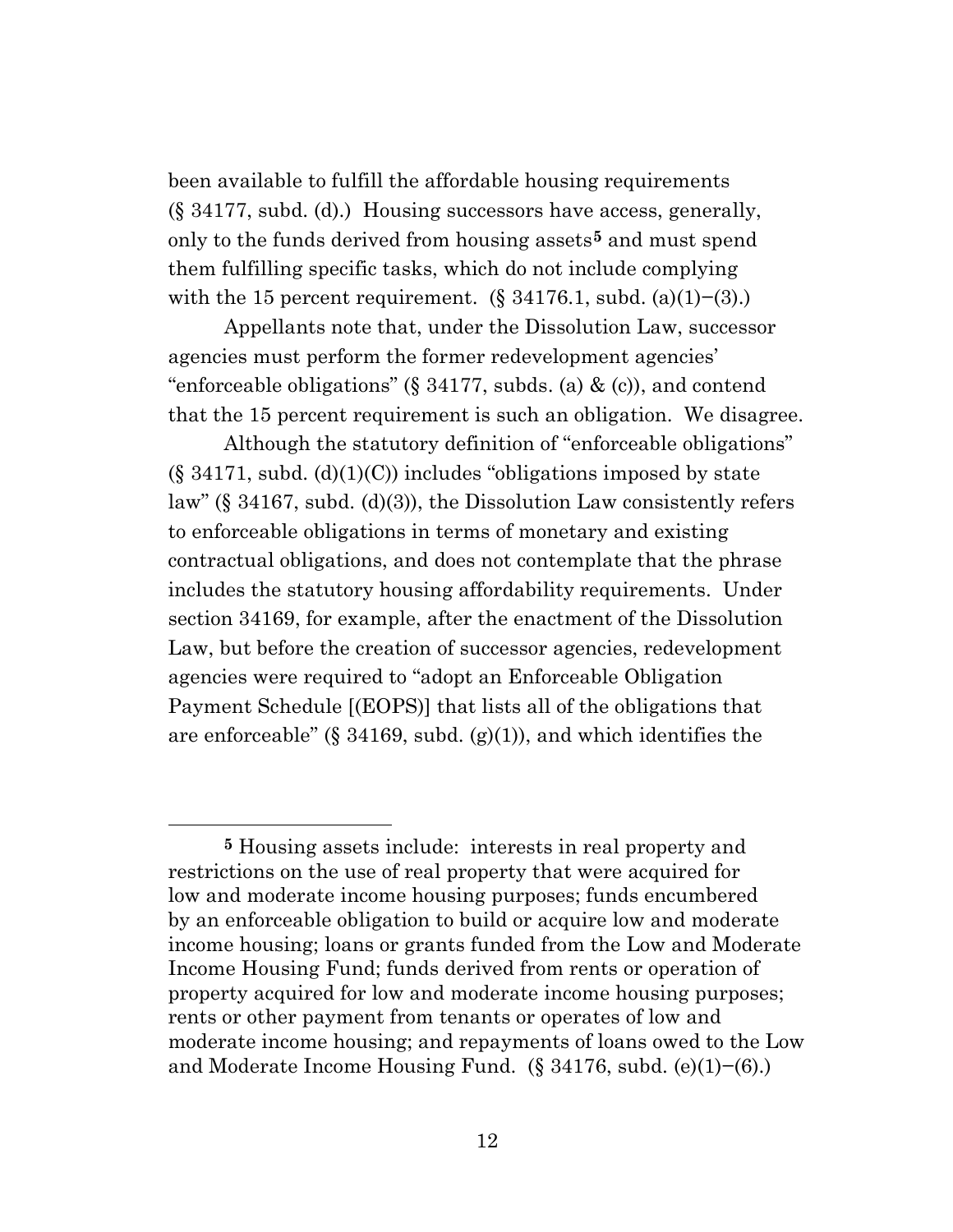"payee" and the "amount of payments obligated to be made" (*id*., subd. (g) $(1)(B) \& (D)$ ).

After the successor agency is created, the successor agency must use the redevelopment agency's last EOPS to prepare a Recognized Obligation Payment Schedule (ROPS). (§ 34177, subd. (a)(1).) The ROPS must identify "the enforceable obligations of the former redevelopment agency" (*id*., subd. (*l*)(1)(A)) and "project the dates and amounts of scheduled payments for each enforceable obligation for the remainder of the time period during which the redevelopment agency would have been authorized to obligate property tax increment had the redevelopment agency not been dissolved." (*Id*., subd. (*l*)(2)(A).) The Department of Finance shall thereafter make a "determination of the enforceable obligations and the amounts and funding sources of the enforceable obligations." (*Id*., subds. (m)(1) & (*o*)(1).)

The successor agency may also submit a "Last and Final" ROPS, which "shall list the remaining enforceable obligations of the successor agency in the following order: [¶] (A) Enforceable obligations to be funded from the Redevelopment Property Tax Trust Fund[; ¶] (B) Enforceable obligations to be funded from bond proceeds or enforceable obligations required to be funded from other legally or contractually dedicated or restricted funding sources<sup>[</sup>; and  $\P$ ] (C) Loans or deferrals authorized for repayment" pursuant to specified statutes. (§ 34191.6, subd. (b)(1).)

The references in these provisions to the "payee" (§ 34169, subd. (g)(1)(B)), the "amount of payments obligated" (*id.*, subd. (g)(1)(D)), the "amounts of scheduled payments" (§  $34177$ , subd.  $(l)(2)(A)$ , the "amounts . . . of the enforceable obligations" (*id.*, subds. (m)(1) & (*o*)(1)), and the particular sources of funds to satisfy the enforceable obligations strongly supports that enforceable obligations of a former redevelopment agency are obligations that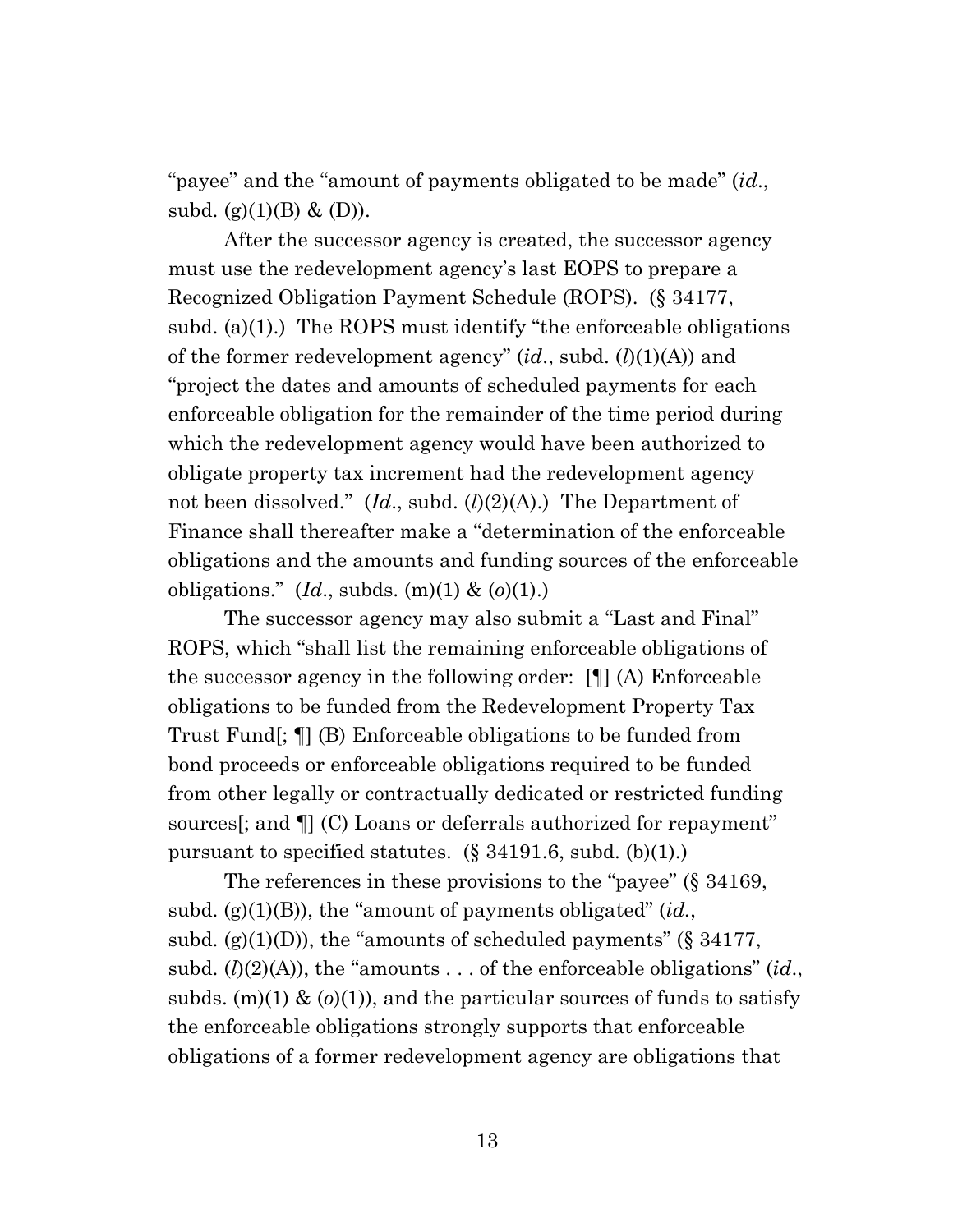can be fulfilled by the payment of money obtained from specified sources, not by attaining a certain percentage of affordable housing units. This interpretation is strengthened by other provisions of the Dissolution Law, which consistently refer to enforceable obligations in terms of monetary and existing contractual obligations. (See § 34171, subd. (d)(1)(C) [enforceable obligations include "legally enforceable payments required in connection with the agencies' employees, including, but not limited to, pension payments, pension obligation debt service, unemployment payments, or other obligations conferred through a collective bargaining agreement"]; § 34172, subd. (a)(2) [community may create new agency if "the successor entity has paid off all of the former agency's enforceable obligations"]; § 34173, subd. (h)(1) [a city may loan funds to successor agency "to pay approved enforceable obligations"]; § 34174, subd. (a) [Dissolution Law shall not be construed as causing "an event of default under any of the documents governing the enforceable obligations"]; § 34177, subd. (a) [successor agencies shall "[c]ontinue to make payments due for enforceable obligations"]; § 34177.3, subd. (b) ["successor agencies may create enforceable obligations to conduct the work of winding down the redevelopment agency, including hiring staff, acquiring necessary professional administrative services and legal counsel, and procuring insurance"]; § 34179.5, subd. (b)(2) [enforceable obligations including "contracts detailing specific work to be performed" and "indebtedness obligations"]; *id*., subd. (c)(5)(D) [successor agency's list of all approved enforceable obligations shall include "a projection of annual spending requirements to satisfy each obligation"]; § 34182, subd. (c)(2) [county auditor-controller shall administer the redevelopment property tax trust fund "for the benefit of the holders of former redevelopment agency enforceable obligations and the taxing entities"]);  $\S$  34187, subds. (b) & (h)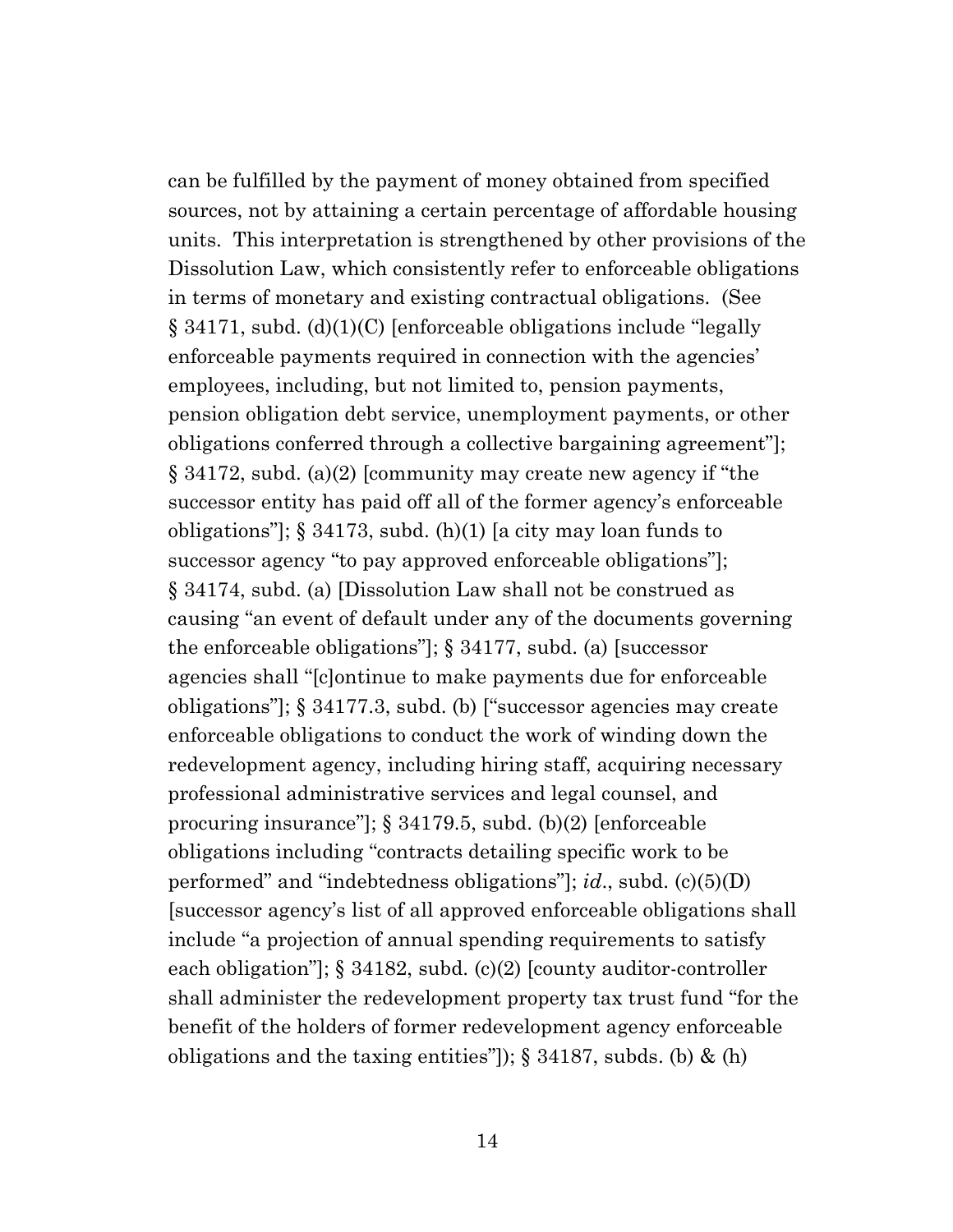[successor agency may be dissolved when all of "the enforceable obligations have been retired or paid of  $f''$ ]; § 34191.4, subd. (c)(1)(A) ["[e]nforceable obligations may be satisfied by the creation of reserves for projects that are the subject of the enforceable obligation and that are consistent with the contractual obligations for those projects"]; see also *Cuenca*, *supra*, 8 Cal.App.5th at p. 225 [although former redevelopment agency had previously set aside funds to be used for low and moderate income housing pursuant to stipulated judgments, the use of such funds for that purpose after the Dissolution Law was not an enforceable obligation because the judgments "d[id] not constitute contracts to construct any housing"].)

The appellants contend that the City, as the former CRA-LA's housing successor, is not limited to the statutory powers previously available to former redevelopment agencies under the Community Redevelopment Law. The 15 percent requirement, they argue, could be met by the exercise of the City's "inherent police power, separate from funding mechanisms." Instead of using tax increment financing to purchase, construct, or subsidize affordable housing units, for example, the City could take advantage of its police powers to impose upon developers, such as the real party in this case, a requirement that the development project includes a certain percentage of affordable housing units. They point to inclusionary housing ordinances adopted by some municipalities to require or encourage real estate developers to provide housing units affordable to low and moderate income families. (See, e.g., *California Building Industry Assn. v. City of San Jose* (2015) 61 Cal.4th 435, 457 [upholding San Jose's inclusionary housing ordinance as a permissible police power regulation].) We reject this argument.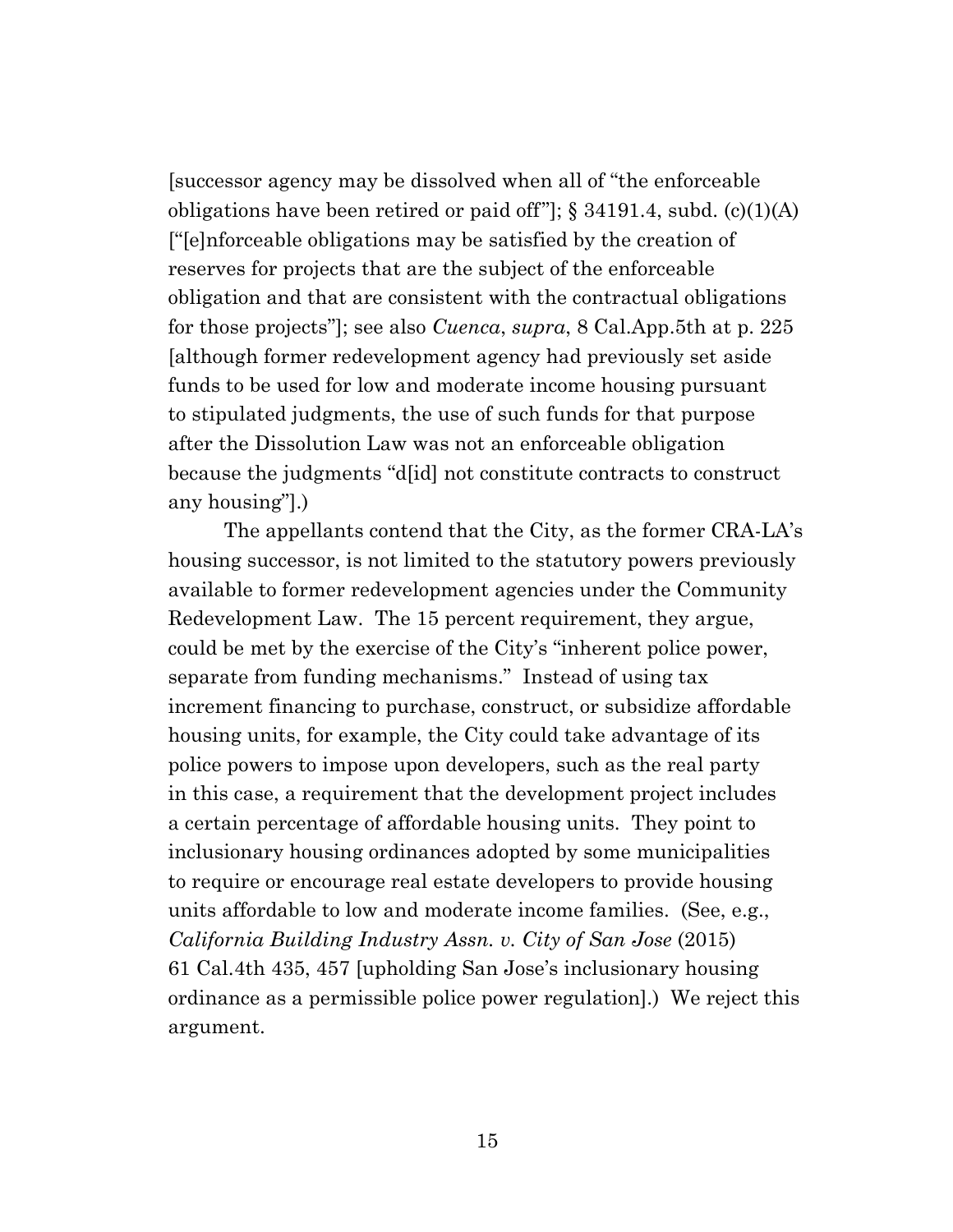Even if we assume arguendo that the City is the former CRA-LA's housing successor**[6](#page-15-0)**, the Dissolution Law did not grant to the housing successor any powers the former redevelopment agency did not have  $(\S 34176, \text{subd.} (a)(1))$ , and former redevelopment agencies did not have general police powers. A local government's police powers are derived from article XI, section 7 of our state Constitution, which provides that "[a] county or city may make and enforce within its limits all local, police, sanitary, and other ordinances and regulations not in conflict with general laws." (Cal. Const., art. XI, § 7; see *City and County of San Francisco v. Regents of University of California* (2019) 7 Cal.5th 536, 544; *Department of Finance v. Commission on State Mandates* (2021) 59 Cal.App.5th 546, 561–562.) This authority is granted to counties and cities, not former redevelopment agencies, which derived their existence and authority from the Community Redevelopment Law. (§§ 33100, 33122; see *Matosantos*, *supra*, 53 Cal.4th at p. 256 ["[r]edevelopment agencies are . . . creatures of the Legislature's exercise of its statutory power"]; 8 Miller & Starr, Cal. Real Estate (4th ed. 2021) § 30:4 [scope of former redevelopment agencies' authority was "defined and limited by the Community Redevelopment Law"].) Nothing in that law authorized former redevelopment agencies to invoke the police powers constitutionally granted to counties and cities. Because general police powers were not available to redevelopment agencies under the Community Redevelopment Law and the Dissolution Law granted housing successors no greater powers, the City could not, as a housing

<span id="page-15-0"></span>**<sup>6</sup>** It is not clear from our record or the parties' arguments whether the City is the CRA-LA's housing successor. (See § 34176.) We do not need to decide, and do not decide, this issue.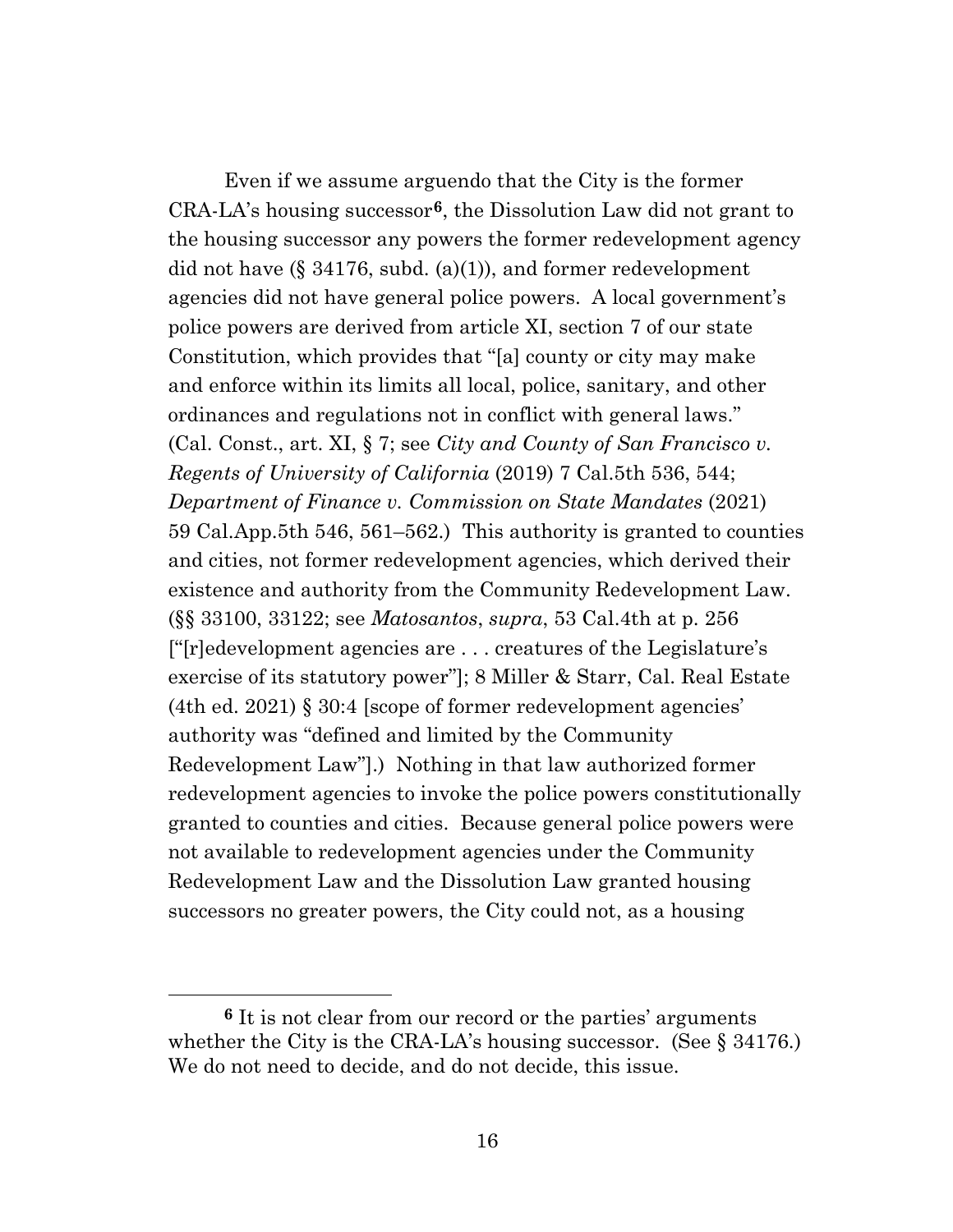successor, invoke such powers to require a developer to comply with the 15 percent requirement.

Appellants attempt to avoid the conclusion that the former redevelopment agencies lacked authority to invoke general police powers by pointing out that it is now the City—a governmental entity that can invoke the police power—that has the burden of complying with the 15 percent requirement. The argument, however, erroneously assumes that the 15 percent requirement remained operative after the Dissolution Law went into effect and that the City is bound by it.

The "provisions of the Community Redevelopment Law that depend on the allocation of tax increment to redevelopment agencies" became "inoperative" "on the effective date of [the Dissolution Law]." (§ 34189, subd. (a).) Up until that time, the 15 percent requirement applied to redevelopment agencies, not cities or counties, and was thus dependent upon tax increment financing. The requirement was therefore rendered inoperative by the Dissolution Law when it went into effect (*ibid*.), and nothing in the Dissolution Law suggests that municipalities would thereafter be bound by the 15 percent requirement. (See *Macy v. City of Fontana* (2016) 244 Cal.App.4th 1421, 1432 [nothing in the Dissolution Law "imposes on municipalities any liability with respect to a dissolved [redevelopment agency's] pre-existing lowand moderate-income housing obligations"].)

Appellants further argue that, even if the 15 percent requirement in the Community Redevelopment Law is inoperative, the Hollywood Redevelopment Plan includes a similar 15 percent requirement, which, they contend, " 'appear[s] to remain in full force and effect.'" We disagree. The Hollywood Redevelopment Plan expressly "provides the Agency"—defined as the CRA-LA, not the City—"with powers, duties and obligations" set forth in the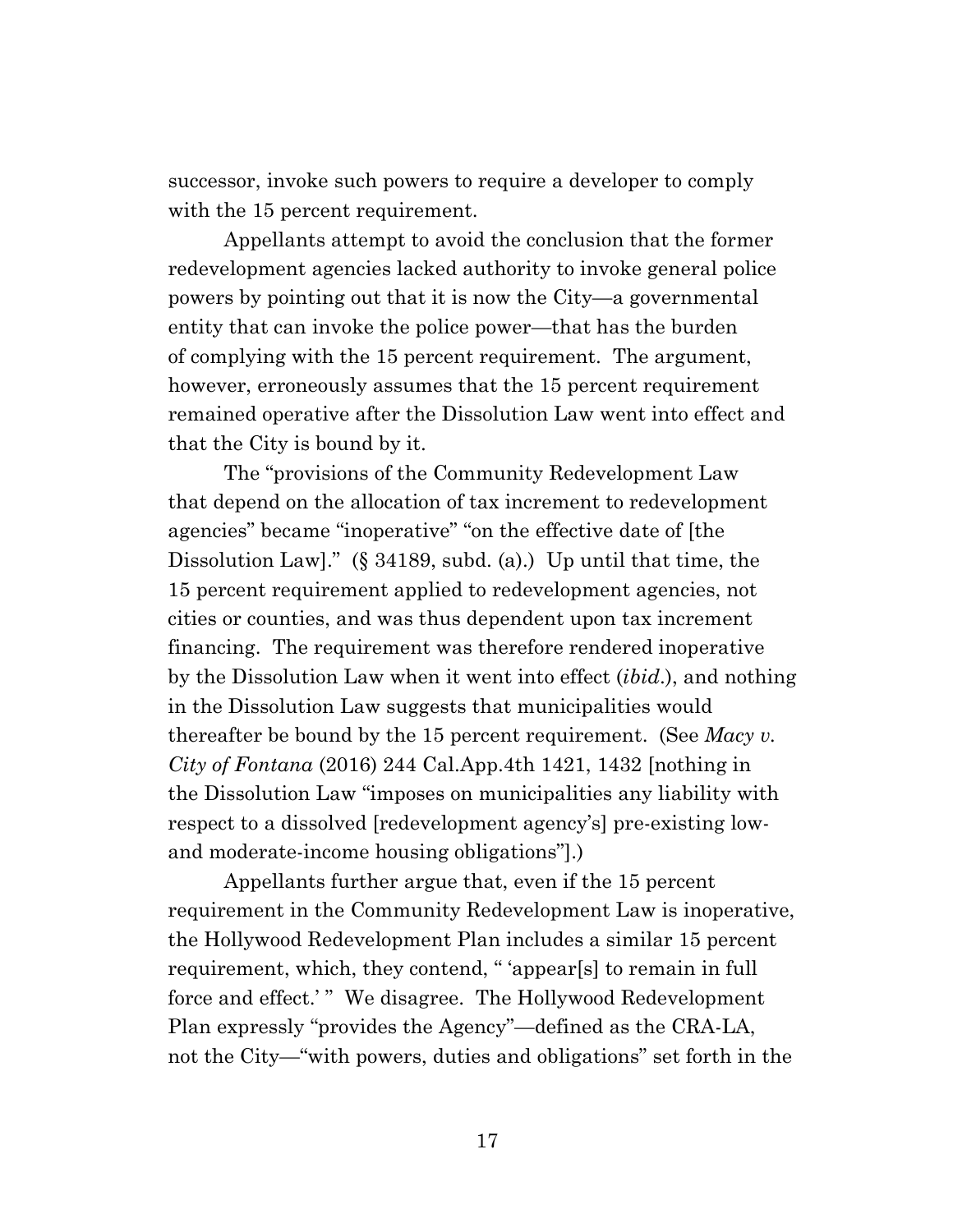plan. The CRA-LA, however, was dissolved by the Dissolution Law, and nothing in the Hollywood Redevelopment Plan imposed any affordable housing obligations on the City.

Appellants also rely on what they consider "[t]he straightforward language of the [Community Redevelopment Law]," which "says that 15 [percent] of the residential units created in a redevelopment area . . . by an entity other than the redevelopment agency must be affordable." "A plain reading of the statute," they contend, "dictates that the [real party] can be required to provide 15 [percent] of its units as affordable housing in order for the City to comply with the requirements of the [Community Redevelopment Law]." This argument not only erroneously assumes that the 15 percent requirement survived the Dissolution Law, but also ignores the statutory provision that the 15 percent requirement "shall apply, in the aggregate, to housing in [a redevelopment project area] and *not to each individual case of rehabilitation, development, or construction of dwelling units*, unless an agency determines otherwise." (§ 33413, subd. (b)(3), italics added.) The CRA-LA never determined otherwise. Under the straightforward language of this provision, even if the 15 percent requirement remained operative, the real party is not required to fulfill the terms of that requirement with respect to its "individual case of . . . development."

Appellants make a similar argument based upon the substantially identical 15 percent requirement in the Hollywood Redevelopment Plan. The Hollywood Redevelopment Plan, however, included the same proviso as the Community Development Law: The 15 percent requirement "shall apply in the aggregate to housing in the [Hollywood Redevelopment] Project Area and not to each individual case of rehabilitation, development or construction of dwelling units." Therefore, even if the Hollywood